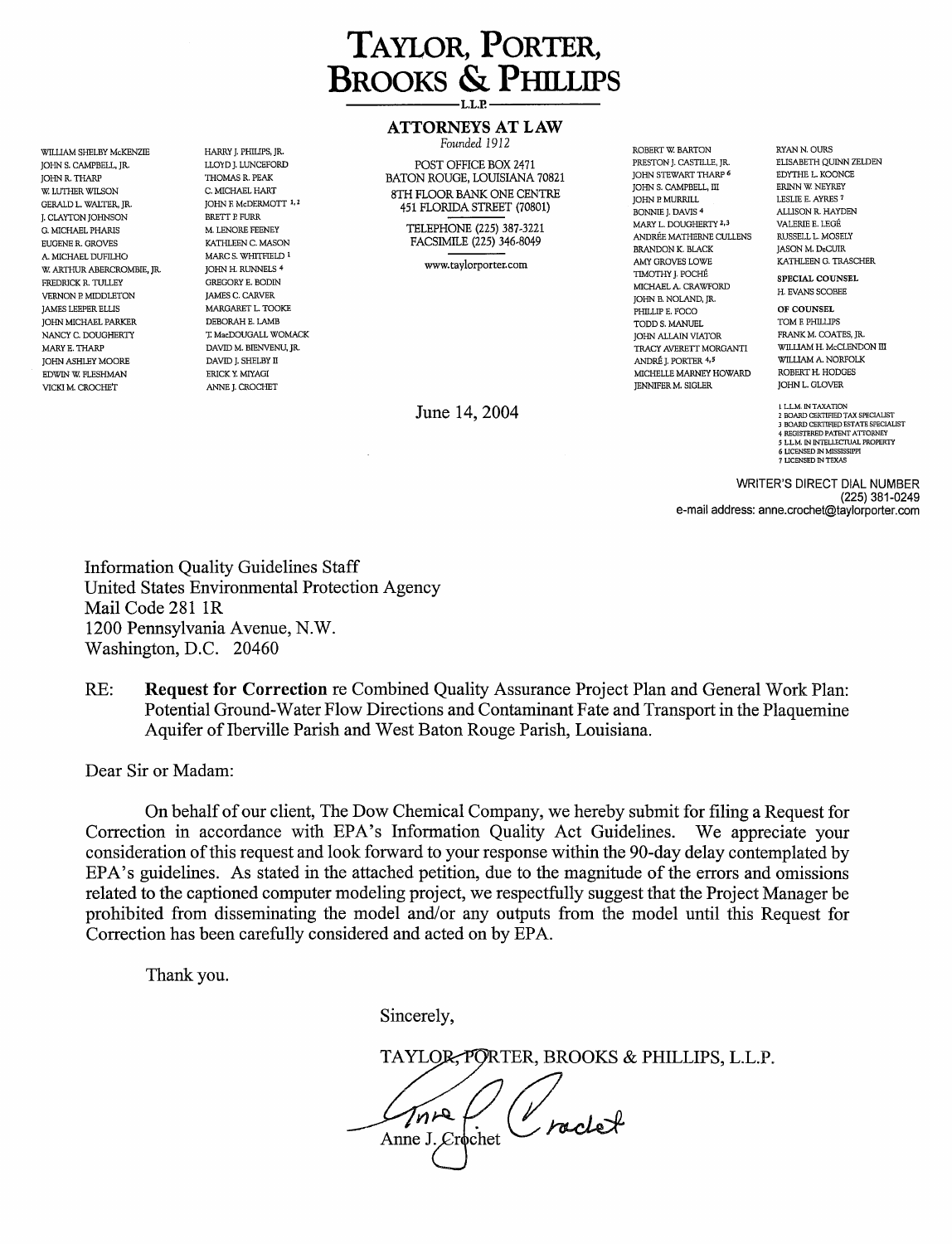# ENVIRONMENTAL PROTECTION AGENCY INFORMATION QUALITY ACT GUIDELINES

#### **REQUEST FOR CORRECTION**

OF THE

# COMBINED QUALITY ASSURANCE PROJECT PLAN AND GENERAL WORK PLAN: POTENTIAL GROUND-WATER FLOW DIRECTIONS AND CONTAMINANT FATE AND TRANSPORT IN THE PLAQUEMINE AQUIFER OF IBERVILLE PARISH AND WEST BATON ROUGE PARISH, LOUISIANA

Comes now, THE DOW CHEMICAL COMPANY ("Dow") appearing before the UNITED STATES ENVIRONMENTAL PROTECTION AGENCY ("EPA") for the purpose of requesting that corrective action be taken regarding the Combined Quality Assurance Project Plan and General Work Plan, referenced above, as follows:

### **INTRODUCTION**

1.

In section  $515(a)$  of the Treasury and General Government Appropriations Act for Fiscal Year 2001 (Public Law 106-554; H.R. 5658), Congress directed the Office of Management and Budget (OMB) to issue government-wide guidelines to provide policy and procedural guidance to federal agencies to ensure the quality, objectivity, utility, and integrity of information disseminated by them. In response, OMB developed Quality Guidelines (final form in Federal Register, Volume 2, No. 67 at 8452).

Under section 515(a), also referred to as the "Data Quality Act" or "Information Quality Act," each agency to which the OMB guidelines apply was mandated to issue its own guidelines,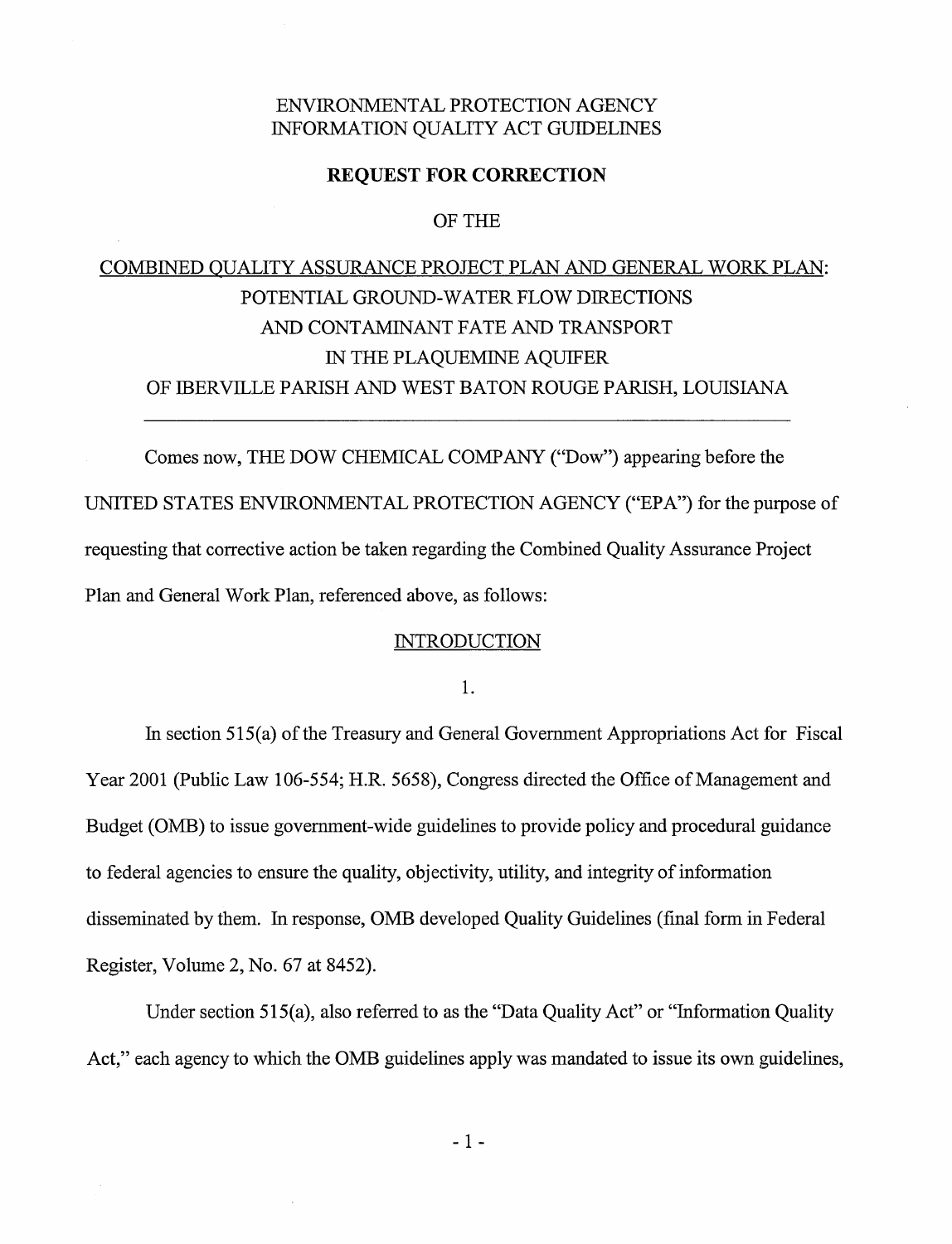consistent with OMB 's guidance, to establish administrative mechanisms allowing affected persons to seek and obtain correction of information maintained and disseminated by the agency in noncompliance with the guidelines, and to report to the Director of the agency the number and nature of complaints received regarding inaccuracy of information and how they were handled. Accordingly, EPA developed "Guidelines for Ensuring and Maximizing the Quality, Objectivity, Utility, and Integrity of Information Disseminated by the Environmental Protection Agency," (BPA's "Information Quality Act Guidelines," sometimes referred to herein as the "Guidelines").

2.

Under BPA's Information Quality Act Guidelines, all "information" disseminated to the

public by EPA is subject to the following performance goals:

- a. Disseminated information should adhere to a basic standard of quality, including objectivity, utility, and integrity.
- b. The principles of information quality should be integrated into each step of EPA's development of information, including creation, collection, maintenance, and dissemination.
- c. Administrative mechanisms for correction should be flexible, appropriate to the nature and timeliness of the disseminated information, and incorporated into BPA's information resources and management and administrative practices.

(Guidelines, § 1.)

3.

"Information," as defined by the Guidelines, "includes any communication or

representation of knowledge such as facts or data, in any medium or form." Preliminary

information EPA disseminates to the public also is considered "information" for purposes of the

Guidelines. (Guidelines, § 5.3.)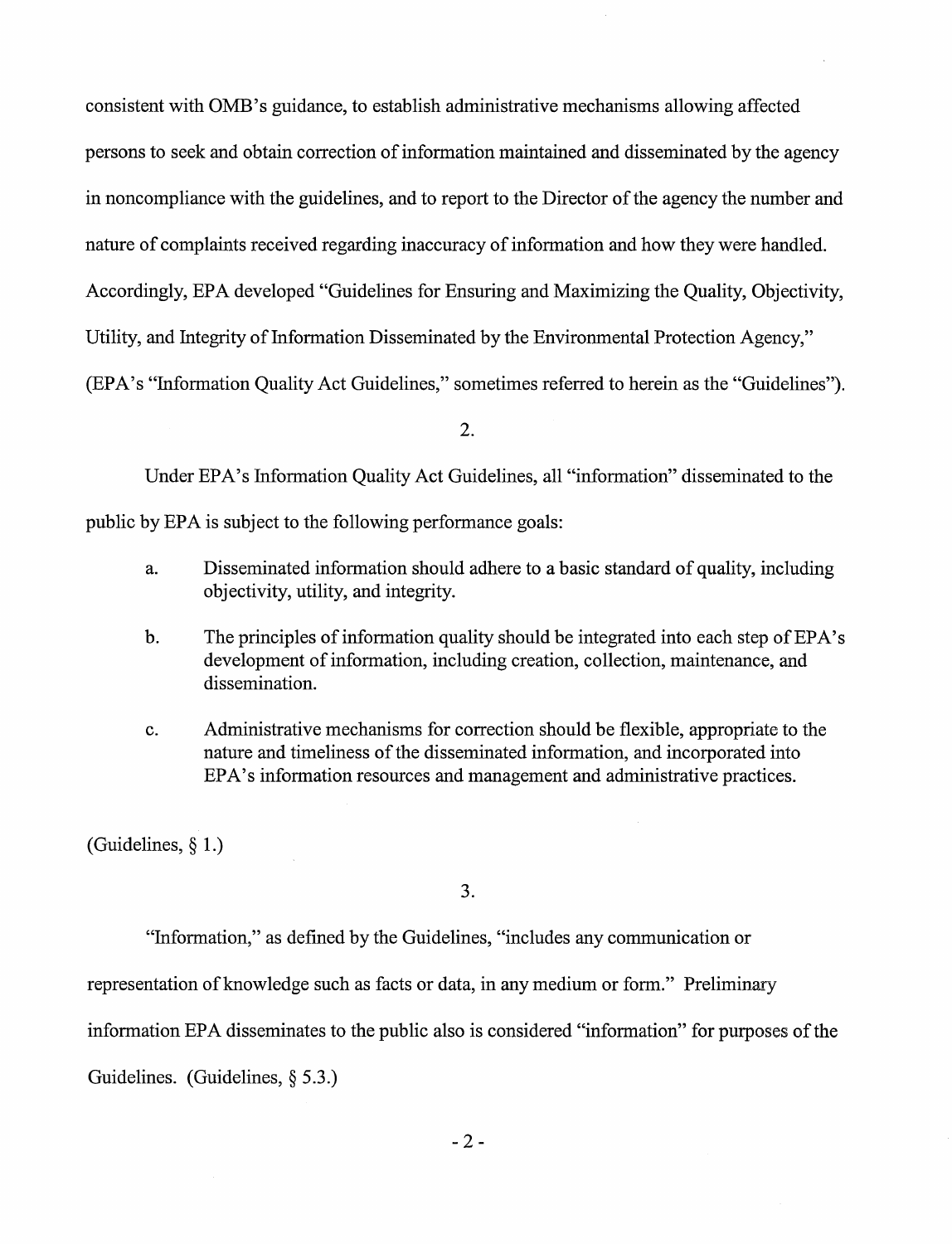Information is "disseminated" when EPA "initiates or sponsors the distribution of information to the public." (Guidelines,  $\S$  5.3.)

## 5.

4.

On August 15, 2003, EPA published the "Combined Quality Assurance Project Plan and General Work Plan: Potential Ground-water Flow Directions and Contaminant Fate and Transport in the Plaquemine Aquifer of Iberville Parish and West Baton Rouge Parish, Louisiana," prepared by Scott Ellinger, Multimedia Planning and Permitting Division, EPA Region 6. The plan qualifies as "information" that has been "disseminated" to the public; thus, the Guidelines apply. For ease of reference, a copy of the "Combined Plan" is attached to this Request for Correction.

## 6.

Although the title of the plan suggests that it is both a quality assurance plan and a work plan, it contains very little information about an actual work plan to simulate the Plaquemine Aquifer. Therefore, Dow sometimes refers to the plan as the "Combined Plan," but more often refers to that portion of the plan that is the Quality Assurance Project Plan or "QAPP."

7.

The Guidelines recognize a higher standard of quality for "influential scientific, financial, or statistical information" that is disseminated to the general public. The higher standard applies in this case because the information to be disseminated is scientific: a vital component of the planned computer modeling project is the generation of environmental data. More significantly, the information is influential. "Influential" means that EPA "can reasonably determine that

- 3 -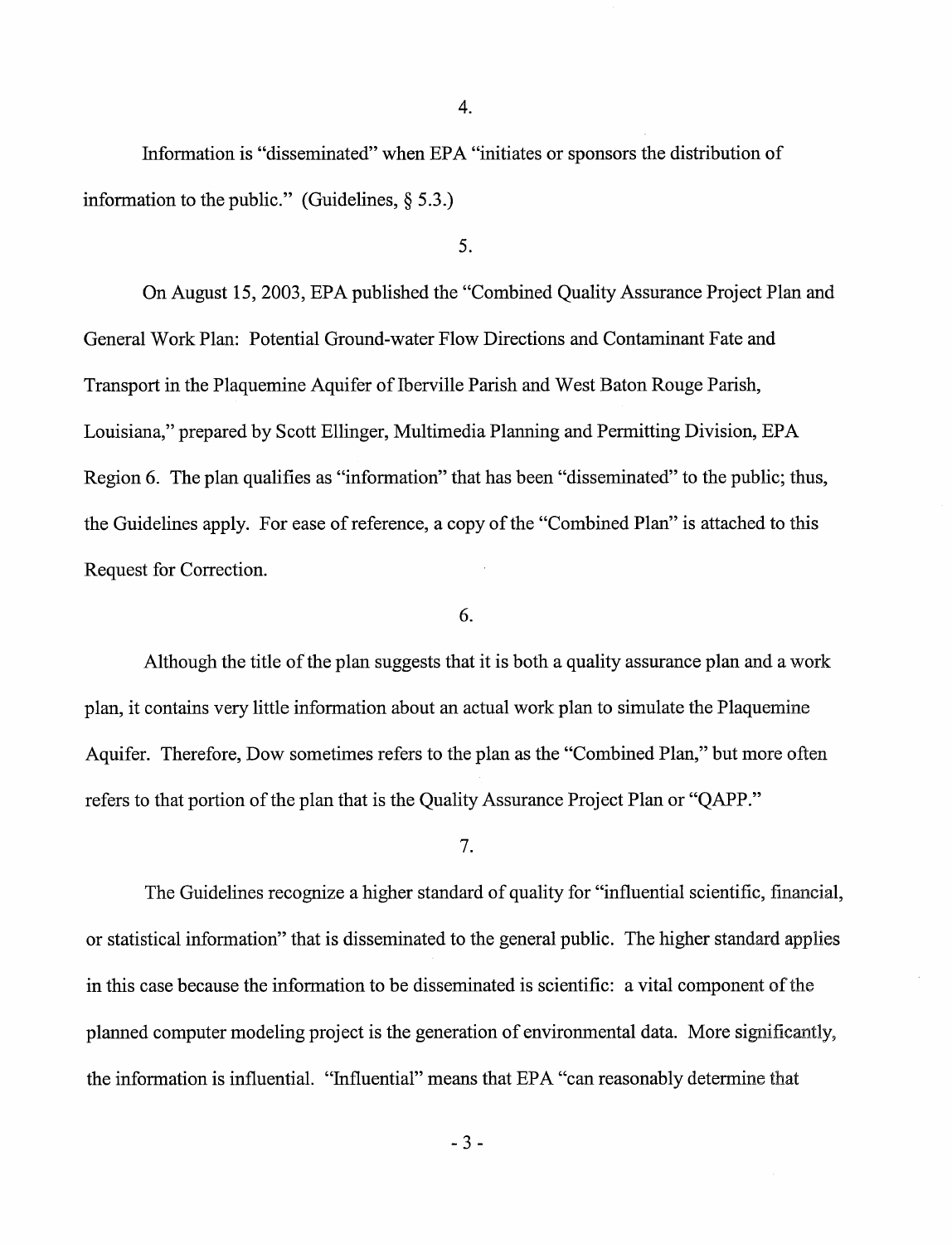dissemination ofthe information will have or does have a clear and substantial impact (i.e., potential change or effect) on important public policies or private sector decisions." (Guidelines,  $§$  6.2.) The subjects purported to be addressed by the Plaquemine Aquifer computer model as contemplated in the attached QAPP, *i.e.,* potential groundwater flow and contaminant fate and transport, are issues in major litigation. The alleged contamination of the geographically expansive aquifer is the subject of multiple lawsuits in state and federal court, two of which are purported class action suits with over 3000 potential plaintiffs and thousands more potential putative class members, involving claims for damages for alleged personal injury (including medical monitoring, loss of income, and loss of enjoyment of life), property value diminution, storage of hazardous substances, trespass, remediation and restoration of the aquifer, and punitive damages. *(See, Robichaux, et al. y. State of Louisiana through the Department of Health and Hospitals, et al., 18th Judicial District Court, Parish of Iberville, State of Louisiana, Suit No.* 56,803-A; *Thomas, et al. vs. A. Wilbert* & *Sons, L.L.C., et al.,* 18th Judicial District Court, Parish of Iberville, State of Louisiana, Suit No. 55,127-B; and *Anderson, et al. v. The Dow Chemical Company*, United States District Court, Middle District of Louisiana, Civil Action 02-12-C-M1.) Additionally, the model potentially could be used by EPA and/or the Louisiana Department of Environmental Quality ("LDEQ") in enforcement or other administrative actions.

A heightened standard of quality is required, also, because EPA mandates any party generating data from a model to implement procedures to ensure that the precision, accuracy, completeness, sensitivity, comparability, and representativeness of its data are known and documented. Further, under EPA Guidance for Quality Assurance Project Plans for Modeling (EPA QA/G-5M), the intended use of a model, which is indicative of the seriousness of potential

-4-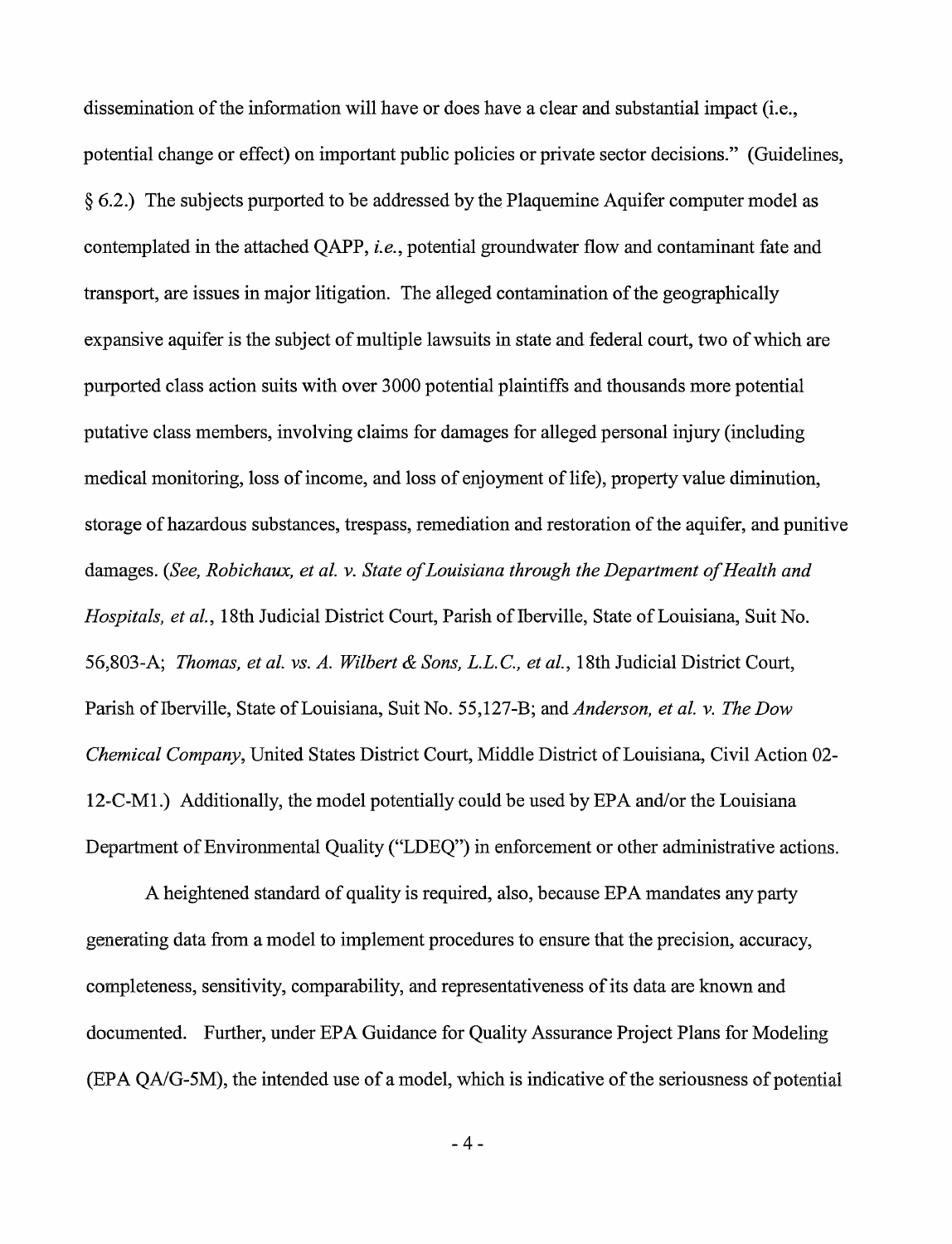consequences or effects that might occur due to quality problems, determines the required level of quality assurance to be employed in developing the model. (EPA QA/G-5M, p. 4.) EPA QA/G-5M, Table 2 indicates that where model-generated information is the subject of litigation, the very highest level of quality assurance scrutiny should be employed to ensure the legal defensibility of the data sources.

8.

Each party generating data from a model must prepare a QAPP for each environmental data collection effort. The Project Manager, EPA Region 6 Multimedia Planning and Permitting Division, prepared the attached QAPP ostensibly to support the development of a ground-water model to represent a portion of the Plaquemine Aquifer in Iberville and West Baton Rouge parishes. The QAPP contains errors and omissions that cause it to be grossly incorrect and in noncompliance with the Office of Management and Budget ("OMB") and EPA Information Quality Guidelines as discussed more specifically below.

# EXPLANATION OF INFORMATION THAT DOES NOT COMPLY WITH OMB/EPA INFORMATION QUALITY GUIDELINES

9.

Generally, the QAPP's deficiencies include its generic versus specific nature and its lack of detail, which make it impossible for the public or any other reviewer to assess whether a model completed under it would meet the data quality objectives of the modeling effort as stated therein: to "provide quality, reliable data enabling MODFLOW, MODPATH and MT3D/RT3D computer codes to be employed to determine generalized net ground-water flow directions and contaminant fate and transport in the Plaquemine Aquifer" that can be used to assist "with

- 5 -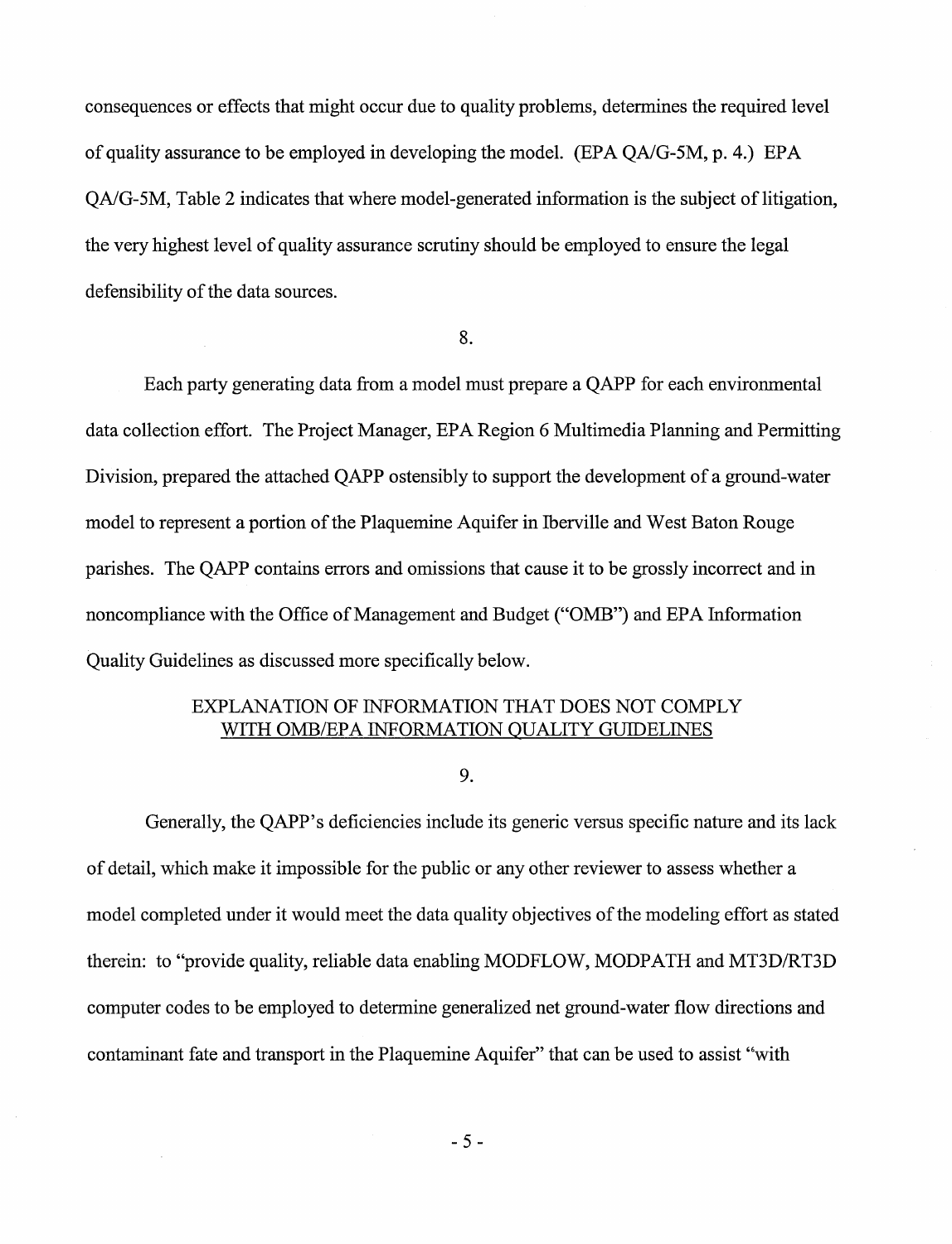making observations and conclusions about short-term flow, long-term flow, and net flow within the flow system for the Plaquemine Aquifer;" to "help evaluate the effects of pumping wells (public, private, industrial, etc.) on ground-water flow;" and to "evaluate the likelihood of possible contaminant source locations, and whether multiple source locations are possible."  $(OAPP, p. 18.)$  The evaluation of the "likelihood of possible contaminant source locations" is ambiguous and confusing. Further, no process for the evaluation of the "likelihood of possible" contaminant source locations" is provided. Additionally, the QAPP abuses the term "data" by confusing data measurement and data analysis. The QAPP's generic nature and lack of specificity will result in the development of an unreliable computer model.

### 10.

Although the title of the Combined Plan indicates that it is both a quality assurance plan and a work plan for modeling groundwater flow and contaminant fate and transport in the Plaquemine Aquifer, most of the text relates to general modeling projects. It does not include information specific to the Plaquemine project area nor does it address particular aspects of the Plaquemine system that could preclude the Project Manager from meeting the plan's objectives. The Combined Plan should be amended to include information specific to the Plaquemine Aquifer and surrounding project area.

#### 11.

Further, the modeling objectives stated in the Combined Plan are vague, unclear, and/or inappropriate. (QAPP, p. 14.) For example, the first objective refers to "potential" directions of ground-water flow. The Project Manager erred in not clearly stating whether flow directions are potential because they may occur in the future, or whether flow directions are potential due to the

- 6 -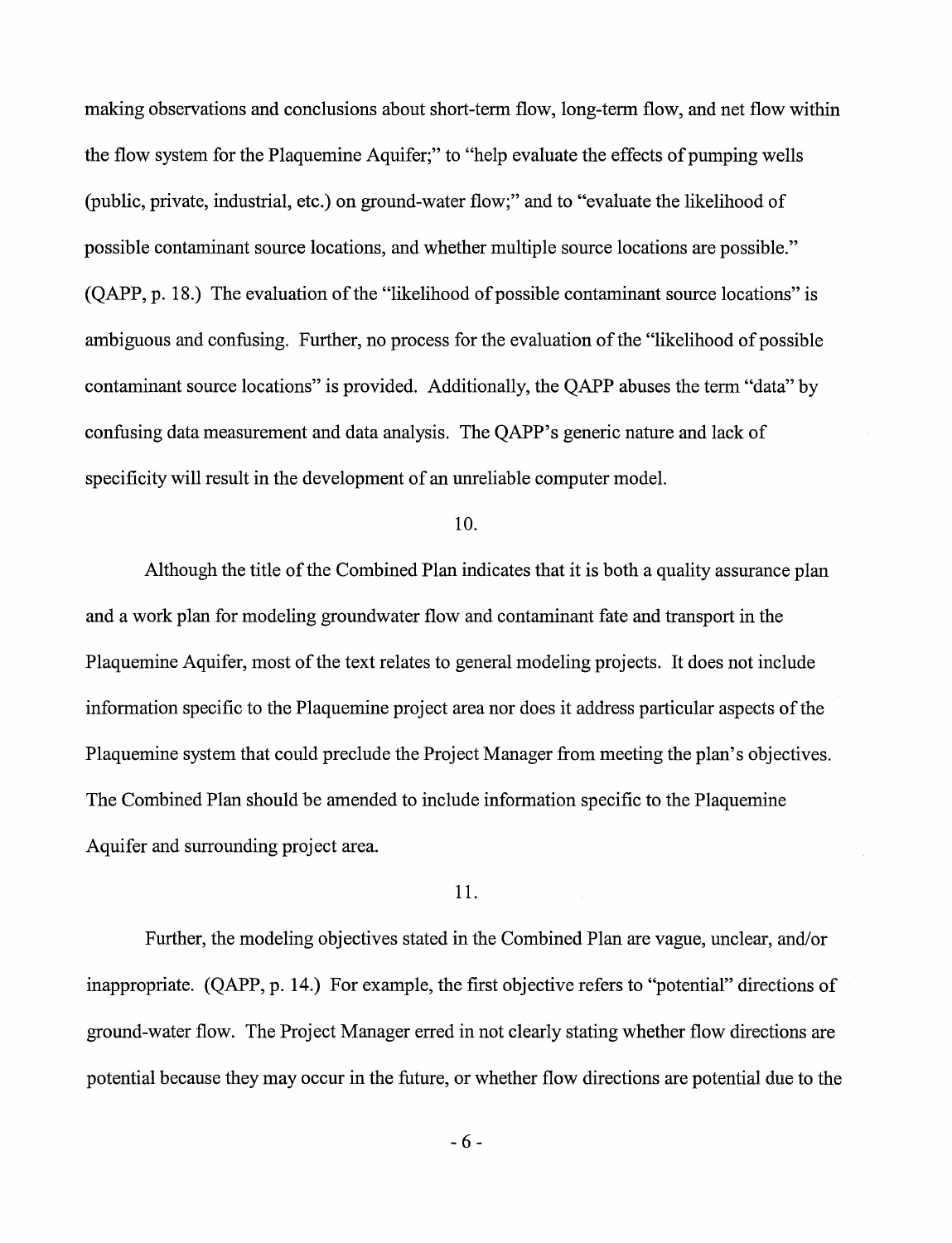uncertainty of distribution of sources and sinks and hydraulic properties. The second objective is in error because it suggests that the model, once developed, will lead to an understanding ofthe interaction between the Mississippi River and ground-water flow system. In fact, in order to develop a reliable model, the modeler must understand the interaction between these two entities before developing the model.

#### 12.

The project schedule set forth in the QAPP suggests that the drafters have grossly underestimated the time that should be devoted to quality assurance activities. (QAPP, p. 17.) The QAPP does not address whether the model will be subjected to outside peer review, *i.e.,*  peer review that is external to EPA, or at what points in the development ofthe model peer review will take place. Other offices within EPA do not constitute external peer review. LDEQ, for which EPA is providing consultation and advice, is not an external peer.

#### 13.

The QAPP does not describe the conceptual model, the specification of boundaries, the identification of the conditions that will be selected or that will prevail along such boundaries, how calibration will be tested, or how available data will be incorporated or rejected from the calibration effort, all of which are of tantamount importance to a reliable modeling effort.

#### 14.

Section A6 (Project/Task Description and Schedule) of the QAPP fails to meet the standards of EPA QA/G-5M because it address neither how the conceptual model of the site will be developed nor how the data will be acquired for model development, calibration and testing.  $(EPA OA/G-5M, § 4.1.6, p. 32.)$  In the case of this proposed model of the Plaquemine Aquifer,

- 7 -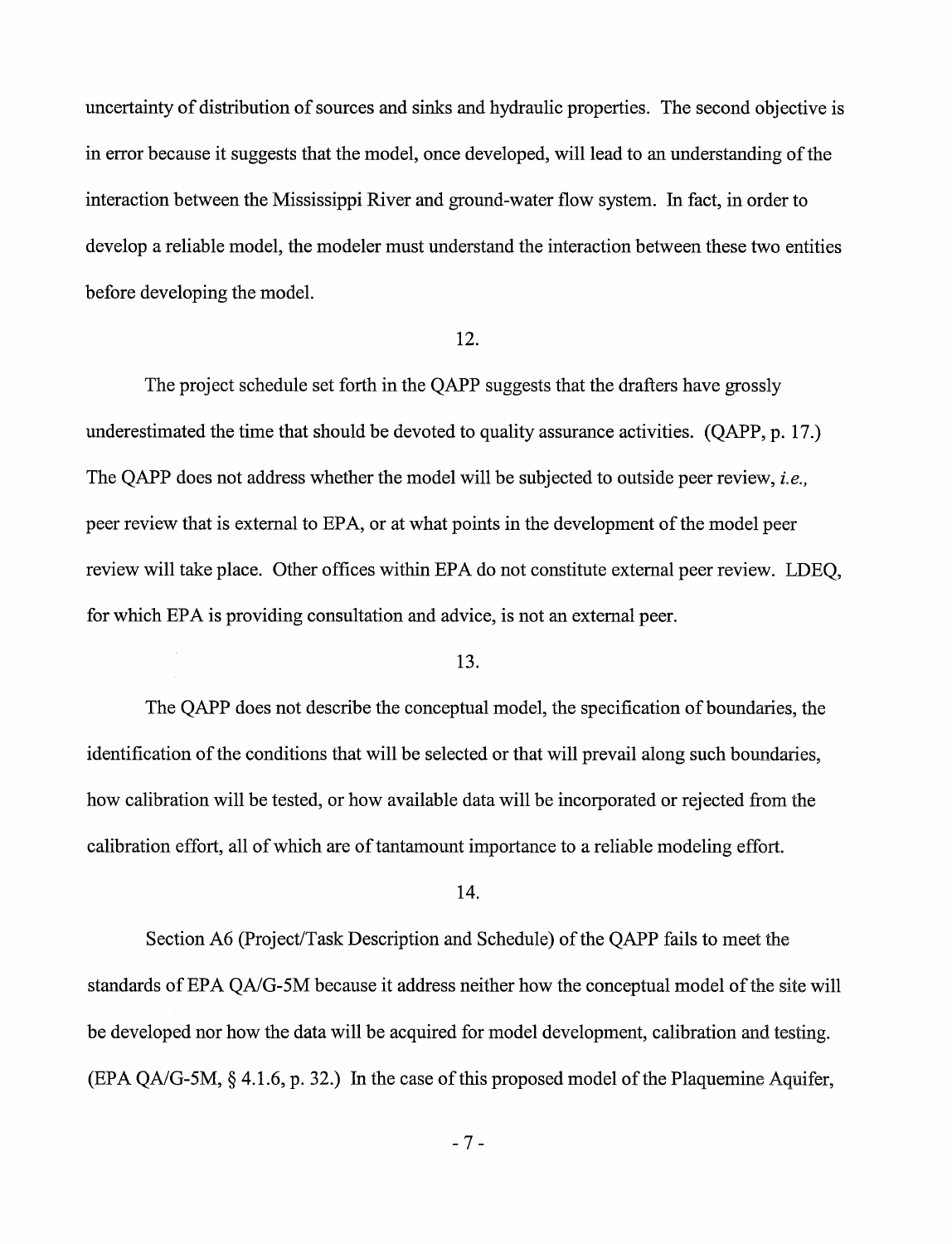it is critically important for EPA modelers to state with specificity where they intend to acquire the data for calibration as representatives of EPA have indicated in a preliminary meeting with Dow that they question the integrity of water level measurements collected by Dow (a suggestion Dow strongly denies). No other entity is known to have measured groundwater elevations in the area that is the subject of the proposed model. If EPA modelers plan to use measurements other than those made by Dow, the QAPP needs to identify the sources of data so that they may be scrutinized.

## 15.

Section A7 (Quality Objectives and Criteria for Model Inputs/Outputs) of the QAPP is deficient, also, as it fails to define the statistical criteria *(e.g.,* limits on decision error) to be used in the model-building process, the desired limits placed on the probability of making a certain type of decision error due to uncertainty, or to state how the parameter, input, calibration and test data necessary for this project will be acquired and evaluated for use in the model's development. To ensure the integrity of the model, the OAPP should define these criteria and limits and should state how data will be acquired and evaluated.

### 16.

EPA Guidance for Section B7 states that a QAPP should include "[a]n overview of each model or model component requiring calibration  $\dots$  along with the various components of the calibration procedure ..." Additionally, a QAPP should include "[d]etails on specific methods to be used to perform the calibration, for each portion of the model and at each stage of the procedure" as well as "[t]he resources necessary to conduct the model calibration." (EPA QA/G-5M, § 4.2.1, p. 43.) The QAPP for the Plaquemine Aquifer modeling project contains none of

- 8 -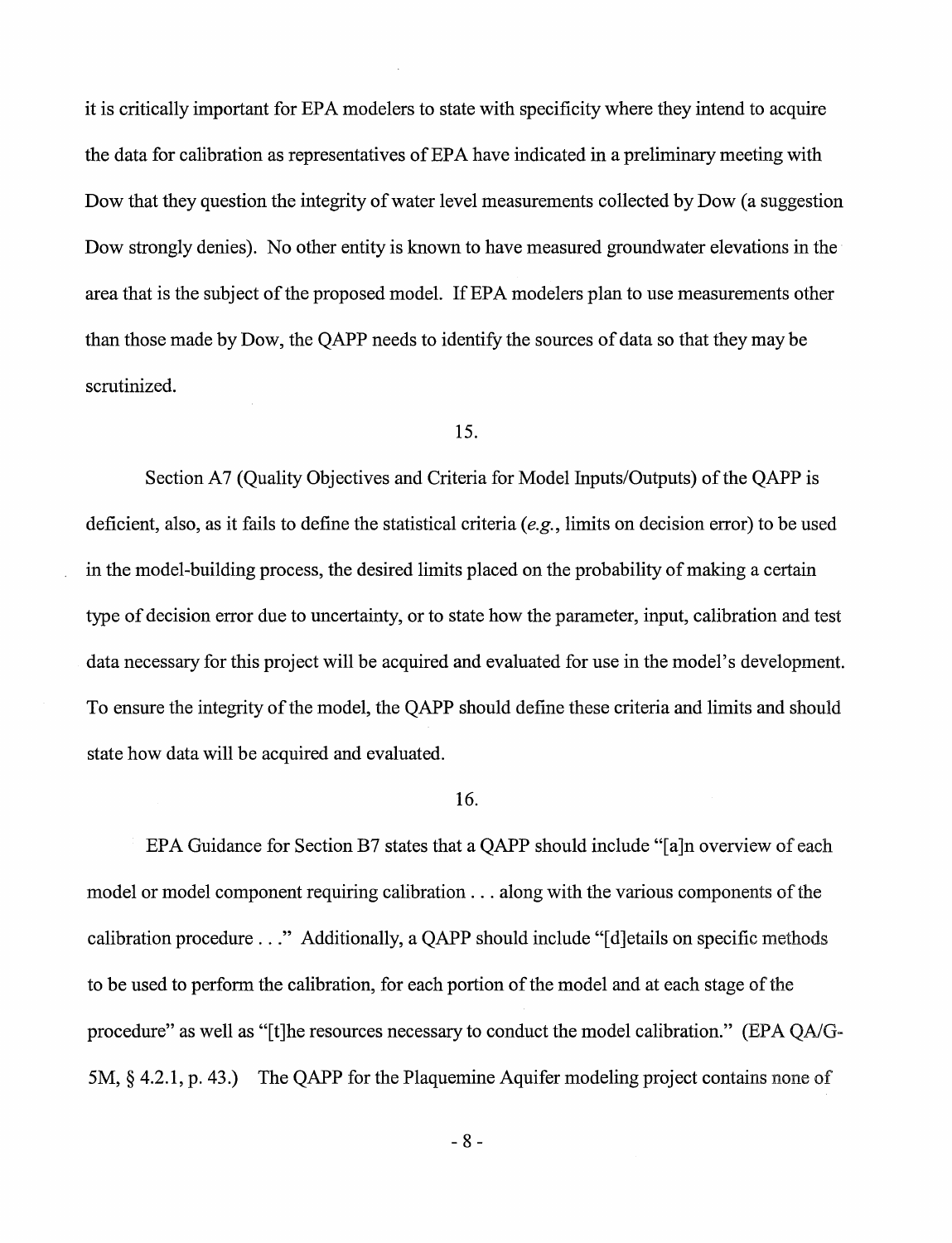this information. Its lack of detail with respect to calibration is particularly problematic due to the nature of groundwater level fluctuations and gradients at the Plaquemine site where groundwater elevations are controlled by elevations of the Mississippi River, which vary significantly in a typical year. Reliance upon a plot of observed versus measured groundwater elevations, a commonly used approach to demonstrate calibration of models that works well where seasonal water level fluctuations are small, would likely result in an error of magnitude so great as to strongly distort the direction of groundwater flow in a model of the Plaquemine Aquifer.

By contrast, another approach to demonstrate calibration of a model in an environment such as that found in the Plaquemine Aquifer adjacent to the Mississippi River is a plot of residuals (the difference between measured and modeled groundwater elevation) in map view, which would show whether a bias exists in the residuals to distort the direction of groundwater flow. Also, hydrographs ofresiduals to demonstrate no temporal bias can be useful tools. However, the QAPP is silent as to the choices among calibration tools and the applicability of each approach to the specific modeling project proposed, although EPA Guidelines require such a discussion in the plan.

# 17.

The EPA Guidelines state that Section B9 (Non-direct Measurements) of the QAPP should address "the expected sources of ... data," "the method of determining the underlying quality of the data," and "the criteria established for determining whether the level of quality for a given set of data is acceptable for use on the project." (EPA  $OA/G$ -5M,  $§$  4.2.2, pp. 45-46.) The QAPP for the Plaquemine model addresses none of these issues. This is of particular

- 9 -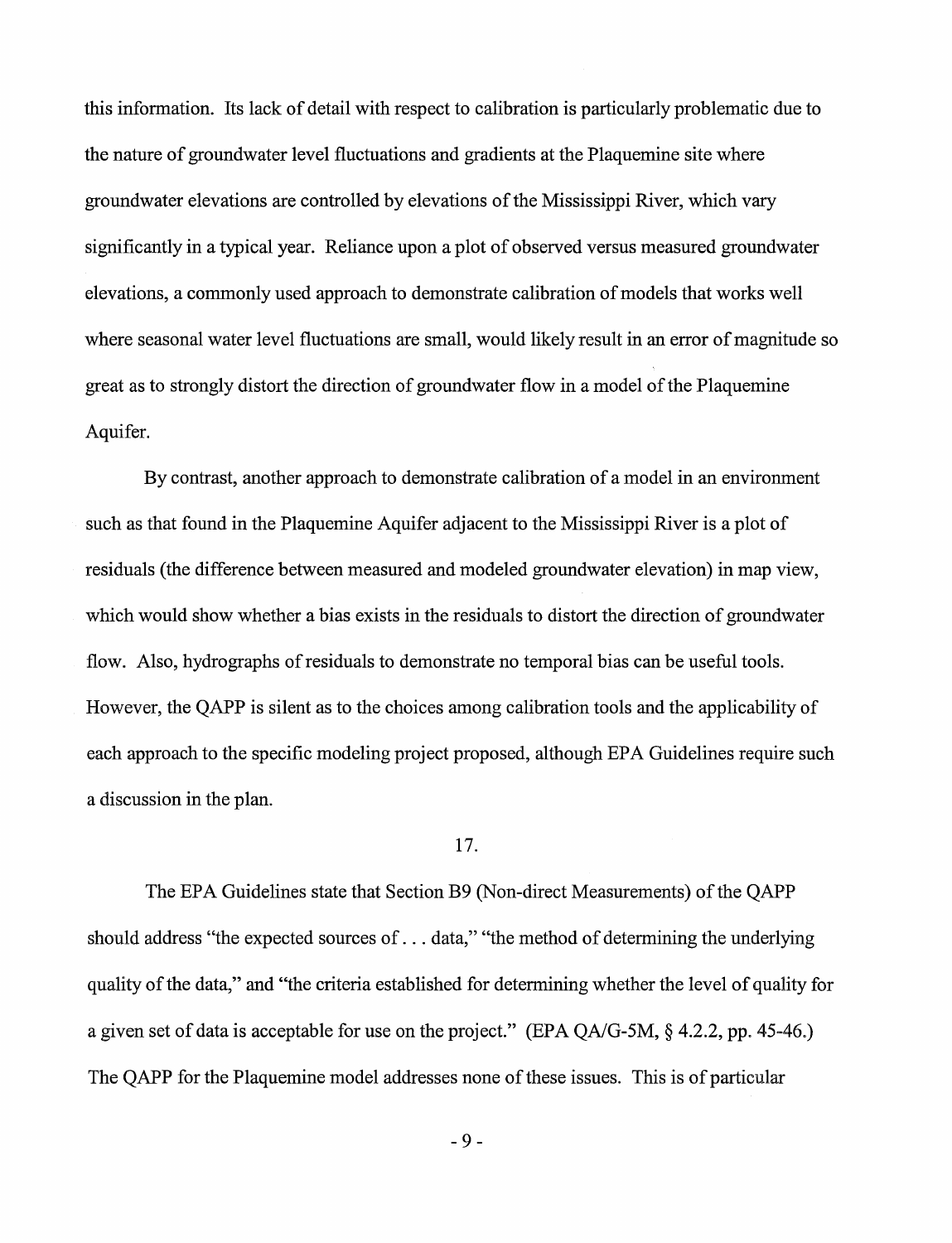concern for this model because EPA has already questioned the utility of water level measurements collected by Dow. Unless EPA provides the specific criteria for determining the quality of data, the modeler will be free to compromise the integrity of the model by rejecting data that do not fit the model's premise while selectively accepting data supporting its premise. This approach combined with the dangers of an unspecified calibration approach, renders the modeling approach suspect and unacceptable.

18.

Section B10 (Data Management and Hardware/Software Configuration) of the OAPP indicates possible data processing programs to be used in connection with the modeling project are Visual Modflow and/or Ground-water Modeling System. Both are proprietary software products that may differ from the versions published by the United States Geological Survey. All ofthe differences should be subjected to a high level of scrutiny including outside peer review. Further, the modeling program should be able to run on the official USGS version of MODFLOW, not just on the proprietary version.

### RECOMMENDATIONS FOR CORRECTIVE ACTION

19.

Dow recommends that corrective action be taken as suggested above. Specifically, the Project Manager should be required to amend the QAPP to provide for outside peer review, external to EPA.

20.

The Project Manager should be required to amend the QAPP to address how the conceptual model of the site will be developed, how boundaries will be specified, the

- 10-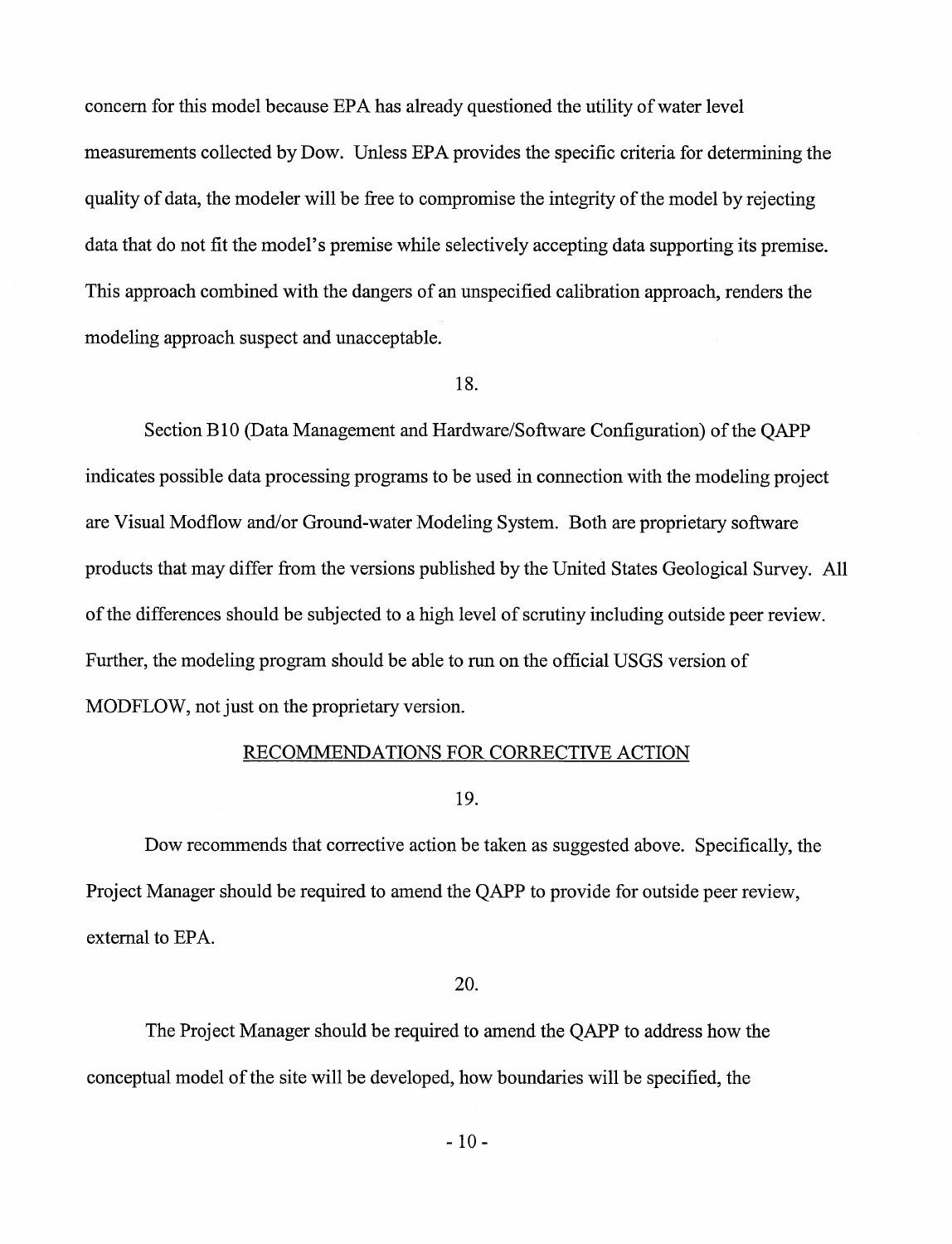identification of conditions that will be selected or will prevail along those boundaries, and how actual, measured data will be acquired for model development, calibration and testing.

# 21.

The Project Manager should be required to amend the QAPP to define the statistical criteria to be used in the model-building process; to define the desired limits placed on the probability of making a certain type of decision error due to uncertainty; and to state how the parameter, input, calibration and test data necessary for this project will be acquired and evaluated for use in the model's development.

## 22.

The Project Manager should be required to amend the QAPP to include an overview of each model or model component requiring calibration along with the various components of the calibration procedure. Additionally, the Project Manager should include details about the specific methods to be used to perform the calibration for each portion of the model and at each stage of the procedure, and identify the resources necessary to conduct the model calibration.

#### 23.

The Project Manager should be required to amend the QAPP to address the expected sources of data, the method of determining the underlying quality of data, and the criteria established for determining whether the level of quality for a given set of data is acceptable for use on the project.

## 24.

The Project Manager should be required to amend the QAPP to provide more specific information about the modeling and data processing programs to be employed, and if there are

- 11 -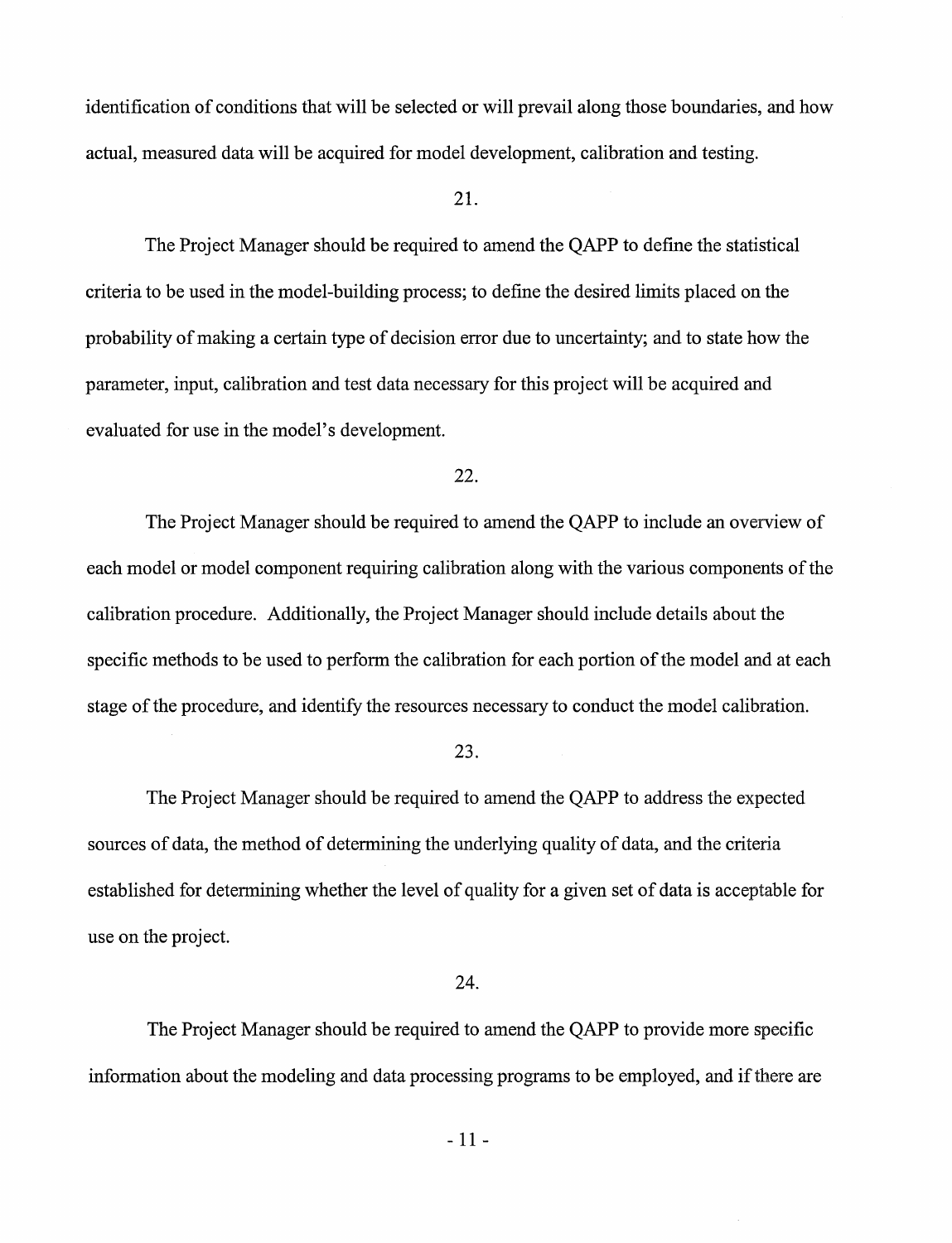differences between those programs and the software published by the USGS, then the Project Manager should be required to subject those differences to outside peer review.

## 25.

Finally, due to the magnitude of the errors and omissions related to this proposed modeling project, the Project Manager should be prohibited from disseminating the model and/or any outputs from the model until this Request for Correction has been carefully considered and acted on by EPA.

### EFFECTS OF THE ERROR/ BENEFITS OF A CORRECTION

#### 26.

Dow submits that the EPA and/or Project Manager has erred in preparing a QAPP devoid of vital details and information. Unless the QAPP is corrected to include necessary information required by EPA QA/G-5M, Dow may likely be adversely affected in pending litigation in state and federal court and in actions that potentially may be instituted by EPA or LDEQ. As currently drafted, the QAPP lacks information to ensure the model's integrity. If corrective action is not taken at this step of the modeling process, Dow will be forced to expend significant resources to demonstrate the fallibility of the model, and may very well be prejudiced in defense of the cases against it if a faulty model is used in litigation or in enforcement or other administrative actions. Likewise, if corrective action is not taken now, EPA may expend significant resources in developing a model that ultimately may be rejected or that may require extensive revision requiring the expenditure of additional resources.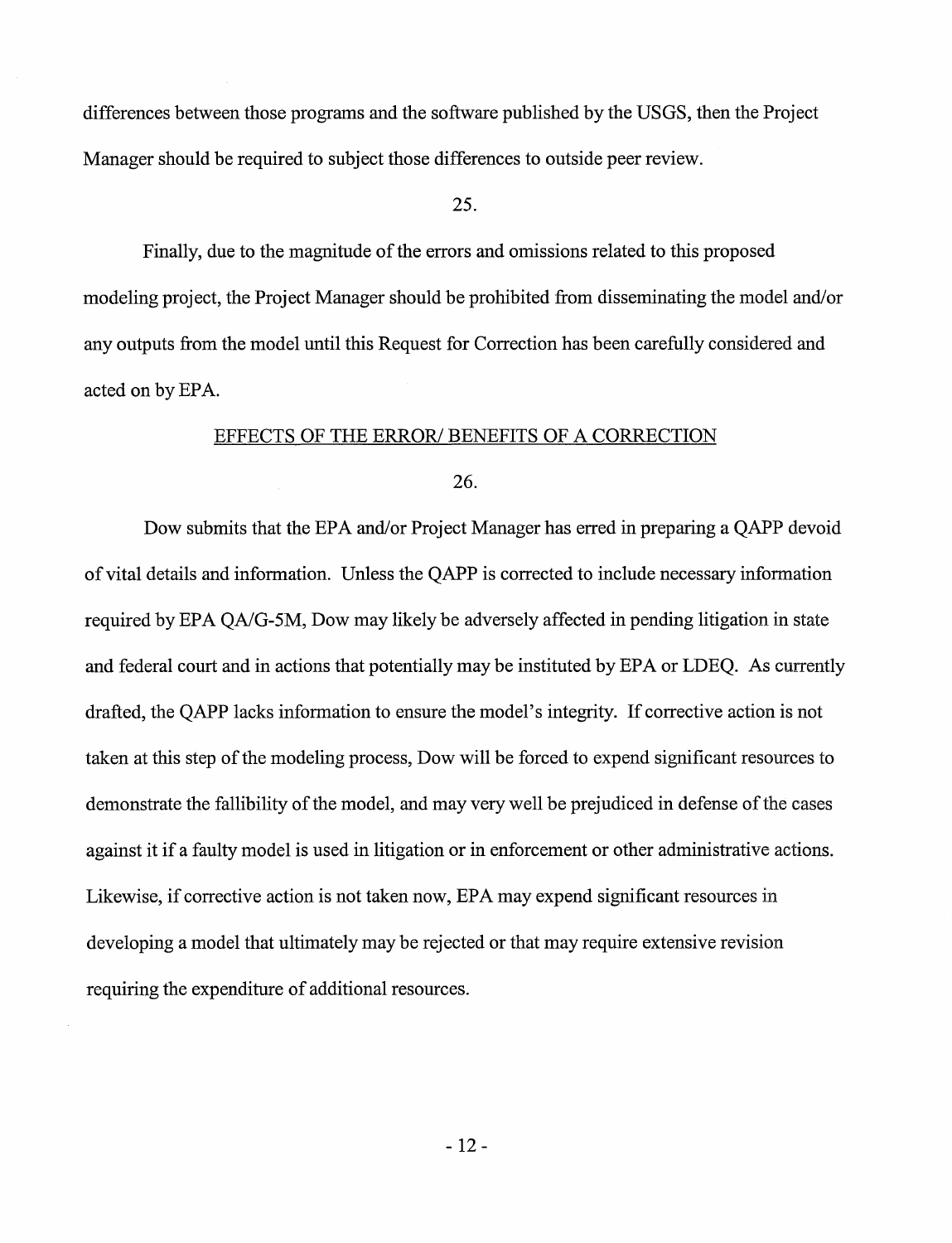#### **CONCLUSION**

27.

The QAPP as currently drafted and disseminated is in noncompliance with OMB and EPA Guidelines. Its deficiencies render it erroneous and will lead to the development of an unreliable model. Dow considers this matter to be of fundamental importance to Dow, EPA, LDEQ and to residents of the area surrounding or adjacent to the Plaquemine Aquifer. Therefore, Dow respectfully requests EPA's timely and serious consideration ofthis request for correction. Dow looks forward to EPA's response in accordance with the Guidelines.

#### CONTACT INFORMATION

#### 28.

Dow maybe contacted through undersigned counsel, Anne J. Crochet, Taylor Porter Brooks & Phillips, L.L.P., Post Office Box 2471, Baton Rouge, Louisiana 70821 or 451 Florida Street, 8th Floor, Baton Rouge, Louisiana 70801. Phone number: (225) 387-3221. Facsimile number: (225) 214-0461. E-mail: [anne.crochet@taylorporter.com.](mailto:anne.crochet@taylorporter.com)

Respectfully Submitted,

TAYLOR, PORTER, BROOKS & PHILLIPS, L.L.P.

inre By:

Anne J. Croghet, Bar Roll No. 2010 Deborah E. Lamb, Bar Roll No. 18991 451 Florida Street, 8th Floor (70801) Post Office Box 2471 Baton Rouge, Louisiana 70821 Telephone: (225) 387-3221 Facsimile: (225) 346-8049 E-mail: [anne.crochet@taylorporter.com](mailto:anne.crochet@taylorporter.com)